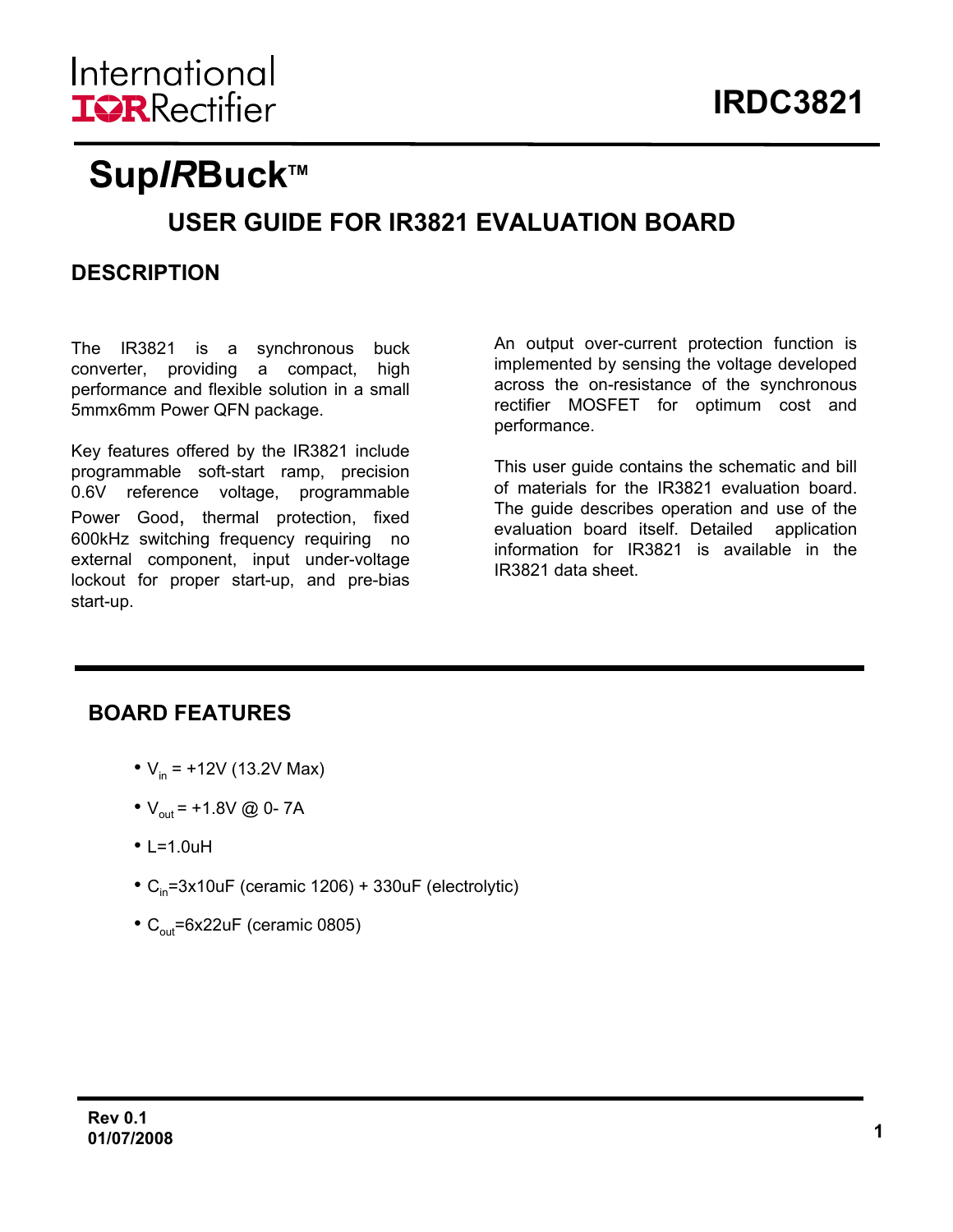## **CONNECTIONS and OPERATING INSTRUCTIONS**

A well regulated +12V input supply should be connected to VIN+ and VIN-. A maximum 7A load should be connected to VOUT+ and VOUT-. The connection diagram is shown in Fig. 1 and inputs and outputs of the board are listed in Table I.

IR3821 has two input supplies, one for biasing (Vcc) and the other as input voltage (Vin). These inputs are connected on the board with a zero ohm resistor (R15). Separate supplies can be applied to these inputs. *Vcc input cannot be connected unless R15 is removed.* Vcc input should be a well regulated 5V-12V supply and it would be connected to Vcc+ and Vcc-

| Connection | Signal Name                   |
|------------|-------------------------------|
| VIN+       | $V_{in}$ (+12V)               |
| VIN-       | Ground of $V_{in}$            |
| Vcc+       | Optional Vcc input            |
| Vcc-       | Ground for Optional Vcc input |
| VOUT-      | Ground of $V_{\text{out}}$    |
| VOUT+      | $V_{\text{out}}$ (+1.8V)      |
| P Good     | Power Good Signal             |

#### **Table I. Connections**

### **LAYOUT**

The PCB is a 4-layer board. All of layers are 2Oz. copper. The IR3821 SupIRBuck and all of the passive components are mounted on the top side of the board.

Power supply decoupling capacitors, the charge-pump capacitor and feedback components are located close to IR3821. The feedback resistors are connected to the output voltage at the point of regulation and are located close to SupIRBuck.

To improve efficiency, the circuit board is designed to minimize the length of the on-board power ground current path.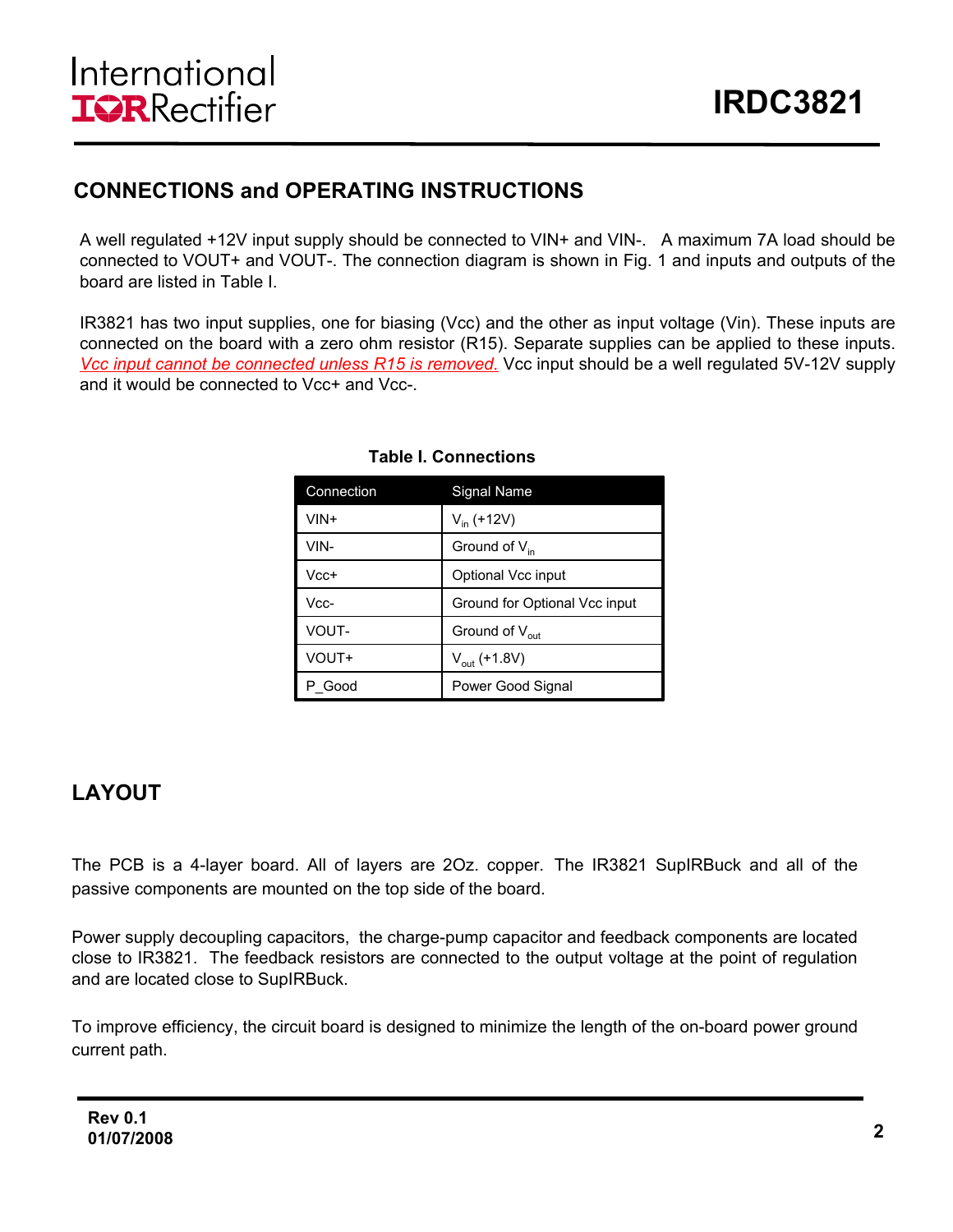### **Connection Diagram**



**Fig. 1: Connection diagram of IR3821 evaluation board**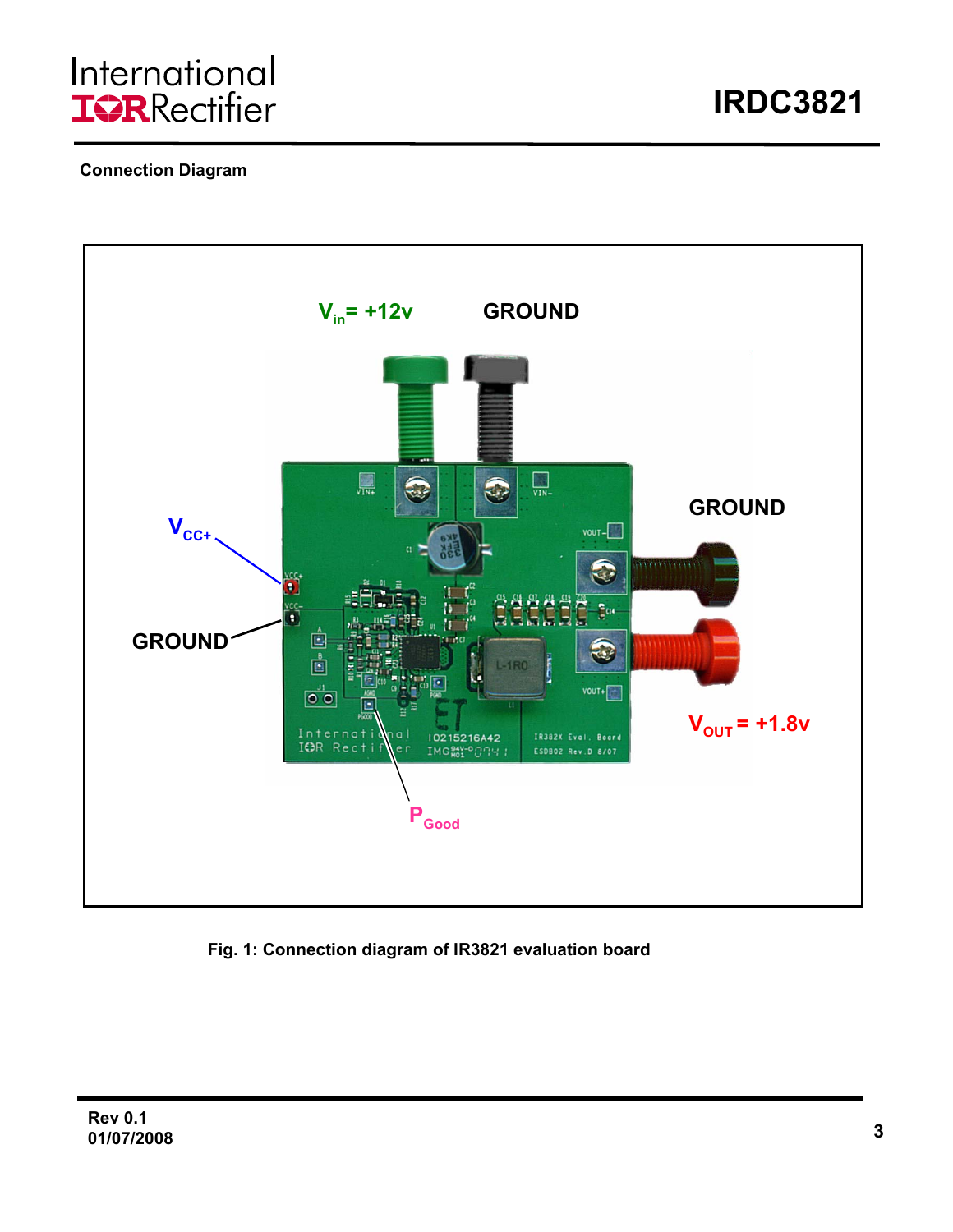# International<br>**IGR**Rectifier

# **IRDC3821**



**Fig. 2: Board layout, top overlay**



**Fig. 3: Board layout, bottom overlay (rear view)**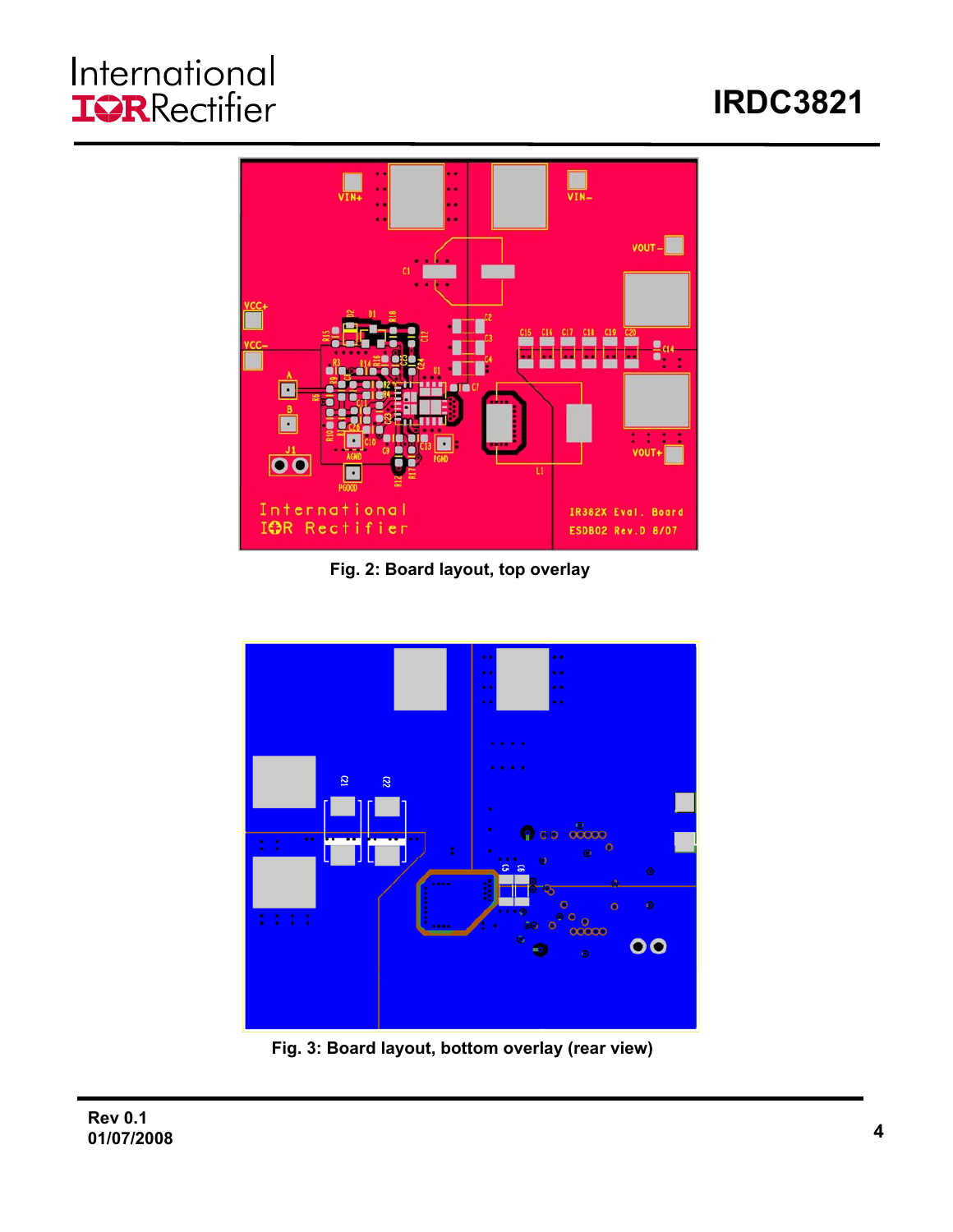# International<br>**IGR**Rectifier





**Fig. 4: Board layout, mid-layer I**



**Fig. 5: Board layout, mid-layer II**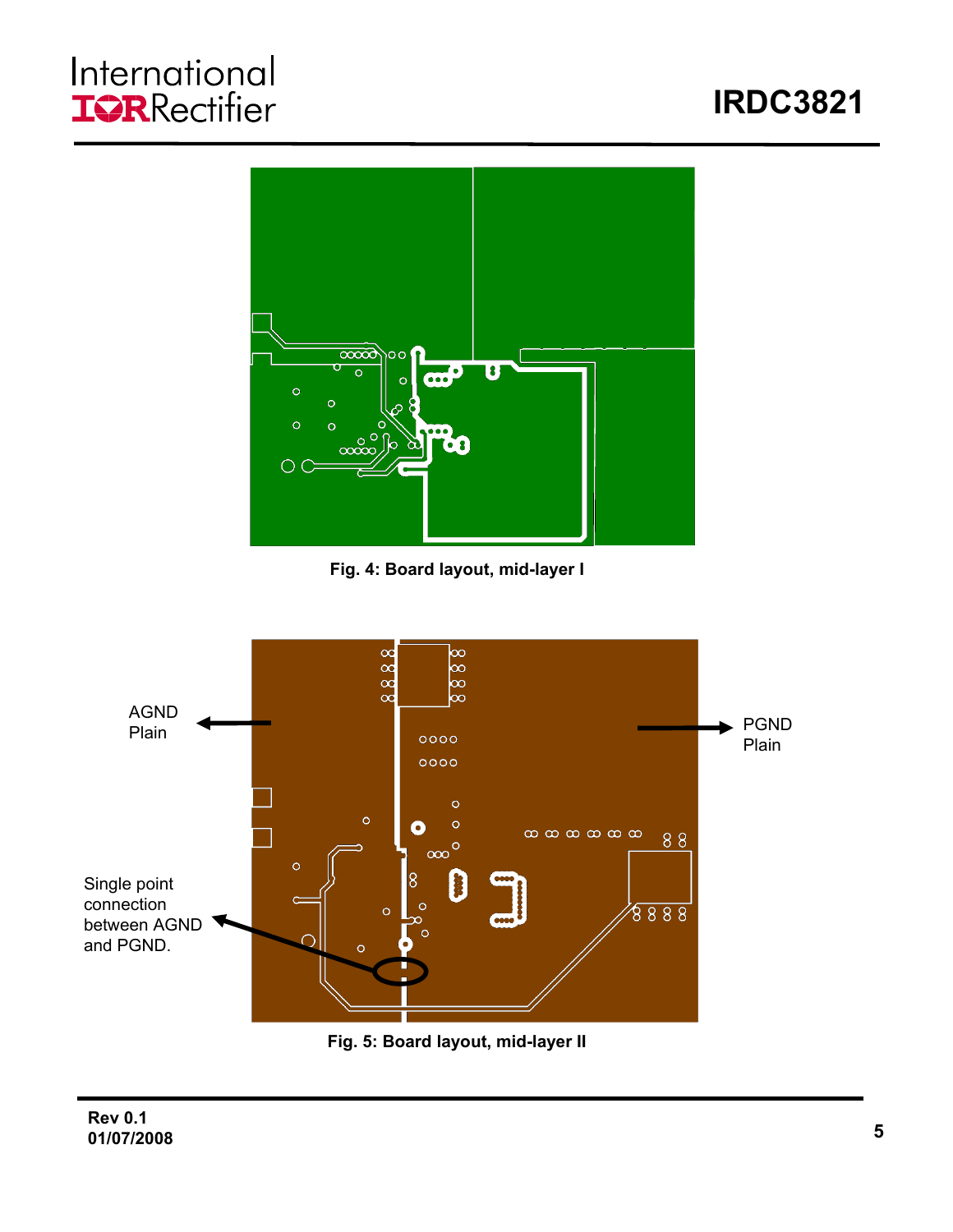# International<br>**IOR**Rectifier

#### $\sum_{i=1}^{\infty}\frac{1}{i}$ Vin+ g<br>Sider Vin+  $\overline{\overline{z}}$ Vin-1 Single point of connection between Power **Single point of connection between Power** Ground and Signal ("analog") Ground **Ground and Signal ( "analog" ) Ground**  $\frac{1}{2}$ Vout C14 0.1uF 330uF  $\rm\ddot{o}$ C20 22uF 0.1uF  $\sigma$ 22uF ဦ  $23$ 22uF កី ូមី<br>បី C17 22uF  $\frac{4}{3}$ ਰ<br>ਹਵਾ C16 22uF  $+$  $\sqrt{\frac{2}{3}}$ C5 N/S C15 22uF ဗန္ဓ Fig. 6: Schematic of the IR3821 evaluation board **Fig. 6: Schematic of the IR3821 evaluation board**  $\mathbb{F}^+$ 1.0uH  $\overline{\mathbb{Z}}$ C12 0.1uF ł۴ R15 0 Գ R12 6.98K ិ<br>បិទ  $\overline{20}$ R6 20  $\frac{C}{20}$ R6  $\overline{\mathbb{S}}\mathbb{H}$ Ð C24 560pF C8 180pF A  $\frac{11}{5}$  $\begin{array}{|c|c|c|c|c|}\n\hline\n\text{S}}\n\hline\n\text{S}}\n\end{array}\n\quad \begin{array}{c}\n\text{S}}\n\text{B}\n\end{array}\n\quad \begin{array}{c}\n\text{C}}\n\text{C}\n\text{D}\n\end{array}\n\quad \begin{array}{c}\n\text{C}\n\text{D}\n\text{C}\n\end{array}$ L.  $\tilde{\xi}$ **PGnd** R2 60.4k a<br>Open R18 Open R4 1.96K  $\left\{ \right\}$ AGnd3 <sup>15</sup> L 2 IR3821 R3 30.1K ᆵ 해 PGood 6  $\frac{1}{2}$ Vcc  $\overline{H}$  <sup>3V</sup> 1 l. 2 8 C25 0.1uF COMP AGnd1 SS<br>- OCset gol 흥불 AGnd2 D1 BAT54S Vsns  $5\frac{1}{2}$ FB 니 8 H  $^{\circ}$ 4R14 10.0k C10 0.22uF က<br>လို၏  $21k$ C26 1000pF R1 21k  $\overline{\mathbf{F}}$ Ð ≒ 3 ι. ភង្គ R16 3.09k  $\left\{ \right\}$ R9 0 R17 10K R10 Open g  $\sqrt[3]{\mathsf{H}}$

# **IRDC3821**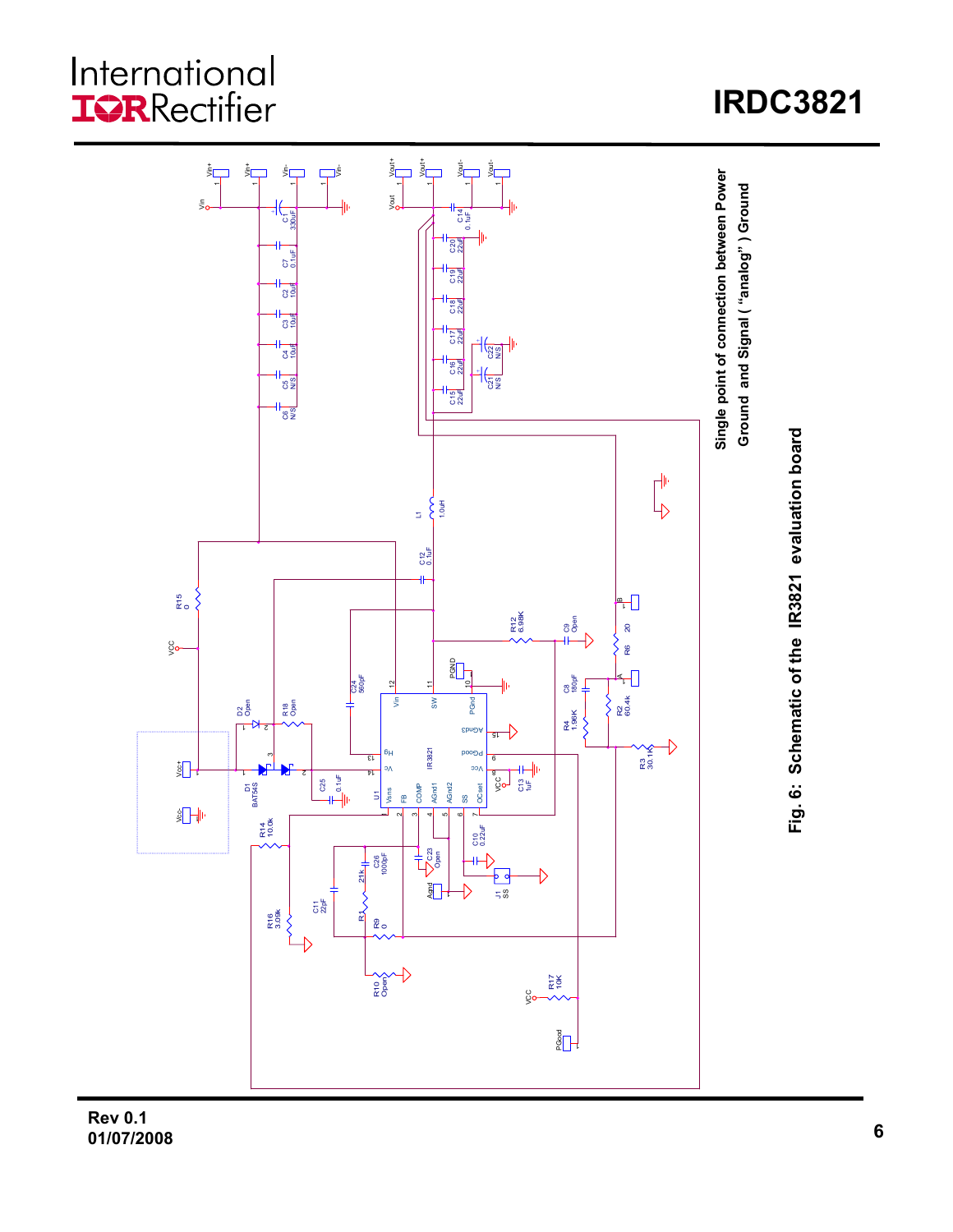## **Bill of Materials**

|                | <b>Item Quantity</b> | <b>Designator</b>                            | Value              | <b>Description</b>                               | <b>Size</b>   | <b>Manufacturer</b>        | Mfr. Part Number  |
|----------------|----------------------|----------------------------------------------|--------------------|--------------------------------------------------|---------------|----------------------------|-------------------|
| 1              | 1                    | C <sub>1</sub>                               | 330uF              | SMD Electrolytic, 25V, 20%                       | <b>SMD</b>    | Panasonic                  | EEV-FK1E331P      |
| $\overline{2}$ | 3                    | C <sub>2</sub> C <sub>3</sub> C <sub>4</sub> | 10uF               | Ceramic, 16V, X7R, 10%                           | 1206          | Panasonic                  | ECJ-3YX1C106K     |
| 3              | 4                    | C7 C12 C14<br>C <sub>25</sub>                | 0.1uF              | Ceramic, 50V, X7R, 10%                           | 0603          | Panasonic                  | ECJ-1VB1H104K     |
| 4              | $\mathbf{1}$         | C10                                          | $0.22$ u $F$       | Ceramic, 10V, X5R, 10%                           | 0603          | Panasonic                  | ECJ-1VB1A224K     |
| 5              | 1                    | C8                                           | 180pF              | Ceramic, 50V, NPO, 5%                            | 0603          | Murata                     | GRM1885C1H181JA01 |
| 6              | 1                    | C <sub>11</sub>                              | 22pF               | Ceramic, 50V, NPO, 5%                            | 0603          | Murata                     | GRM1885C1H220JA01 |
| 7              | 1                    | C13                                          | 1uF                | Ceramic, 16V, X5R, 10%                           | 0603          | Panasonic                  | ECJ-1VB1C105K     |
| 8              | 6                    | C15 C16 C17<br>C18 C19 C20                   | 22uF               | Ceramic, 6.3V, X5R, 20%                          | 0805          | Panasonic                  | ECJ-2FB0J226M     |
| 9              | 1                    | C <sub>24</sub>                              | 560pF              | Ceramic, 50V, NPO, 5%                            | 0603          | Murata                     | GRM1885C1H561JA01 |
| 10             | $\overline{1}$       | C <sub>26</sub>                              | 1000pF             | Ceramic, 50V, NPO, 5%                            | 0603          | Murata                     | GRM1885C1H102JA01 |
| 11             | 1                    | D <sub>1</sub>                               | BAT54S             | Diode Schottky, 40V, 200mA SOT-23                |               | <b>IFairchild</b>          | BAT54S            |
| 12             | 1                    | L1                                           | 1.0 <sub>u</sub> H | SMT Inductor, 2.3mOhm,<br>20%                    | 11.5x<br>10mm | Delta                      | MPL105-1R0        |
| 13             | 1                    | R1                                           | 21.0K              | Thick film, 1/10W, 1%                            | 0603          | Vishey/Dale                | CRCW060321K0FKEA  |
| 14             | $\mathbf{1}$         | R <sub>3</sub>                               | 30.1K              | Thick film, 1/10W, 1%                            | 0603          | Vishey/Dale                | CRCW060330K1FKEA  |
| 15             | 1                    | R <sub>2</sub>                               | 60.4K              | Thick film, 1/10W, 1%                            | 0603          | Vishey/Dale                | CRCW060360K4FKEA  |
| 16             | 1                    | R <sub>4</sub>                               | 1.96K              | Thick film, 1/10W, 1%                            | 0603          | Vishey/Dale                | CRCW06031K96FKEA  |
| 17             | $\mathbf{1}$         | R <sub>6</sub>                               | 20                 | Thick film, 1/10W, 1%                            | 0603          | Vishey/Dale                | CRCW060320R0FKEA  |
| 18             | $\overline{2}$       | R9 R15                                       | $\Omega$           | Thick film, 1/10W, 1%                            | 0603          | Vishey/Dale                | CRCW06030000Z0EA  |
| 19             | 1                    | R <sub>12</sub>                              | 6.98K              | Thick film, 1/10W, 1%                            | 0603          | Vishey/Dale                | CRCW06036K98FKEA  |
| 20             | $\overline{2}$       | R <sub>14</sub> , R <sub>17</sub>            | 10K                | Thick film, 1/10W, 1%                            | 0603          | Vishey/Dale                | CRCW060310K0FKEA  |
| 21             | $\overline{1}$       | R <sub>16</sub>                              | 3.09K              | Thick film, 1/10W, 1%                            | 0603          | Vishey/Dale                | CRCW06033K09FKEA  |
| 22             | 1                    | U1                                           | IR3821             | 600kHz, 7A, SupIRBuck<br>Module                  | 5x6mm         | International<br>Rectifier | IR3821            |
| 23             | $\overline{2}$       |                                              |                    | Banana Jack, Insulated<br>Solder Terminal, Black |               | Johnson<br>Components      | 105-0853-001      |
| 24             | 1                    |                                              |                    | Banana Jack- Insulated<br>Solder Terminal, Red   |               | Johnson<br>Components      | 105-0852-001      |
| 25             | 1                    |                                              |                    | Banana Jack- Insulated<br>Solder Terminal, Green |               | Johnson<br>Components      | 105-0854-001      |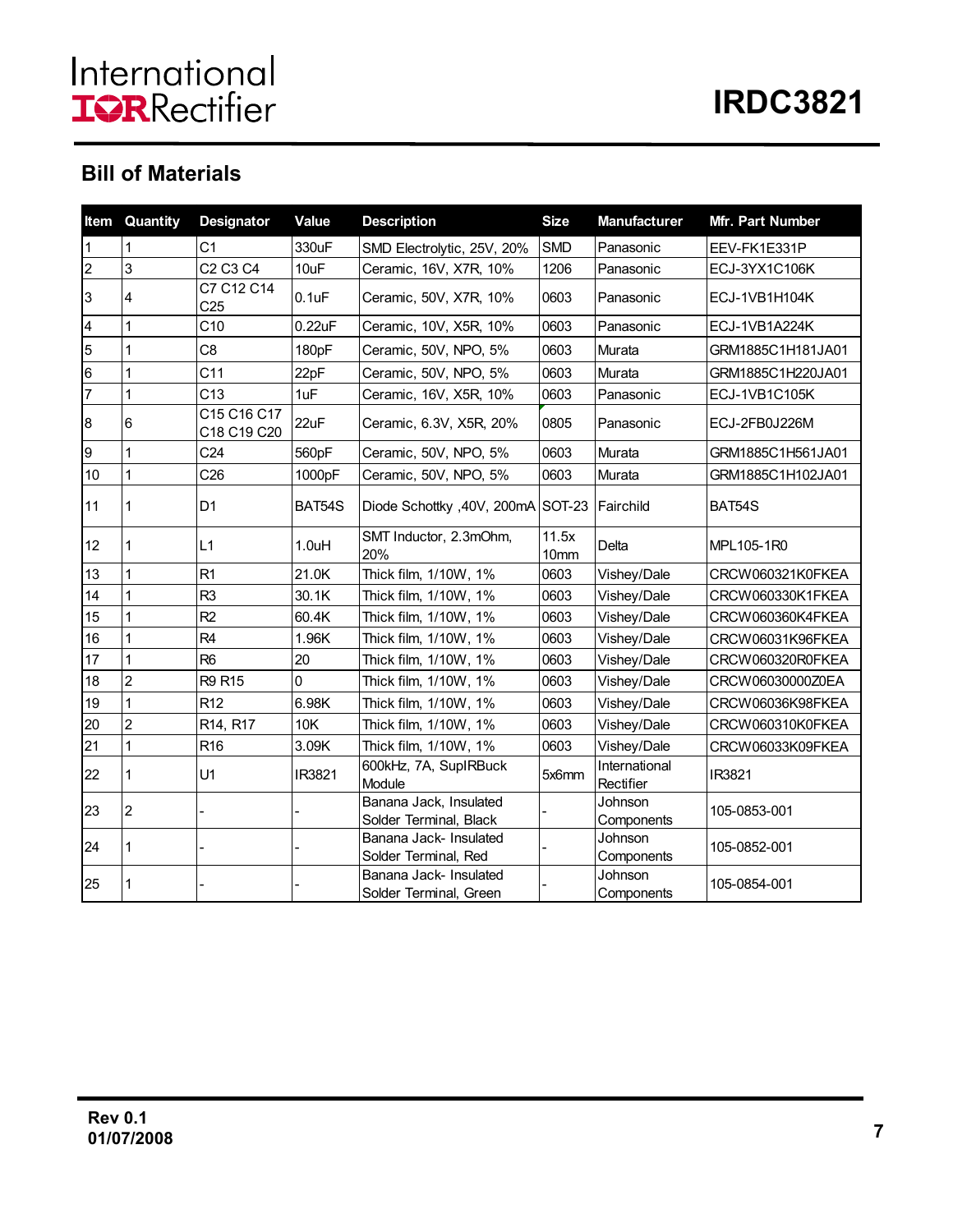#### **TYPICAL OPERATING WAVEFORMS Vin=Vcc=12.0V, Vo=1.8V, Io=0-7A, Room Temperature, No Air Flow**



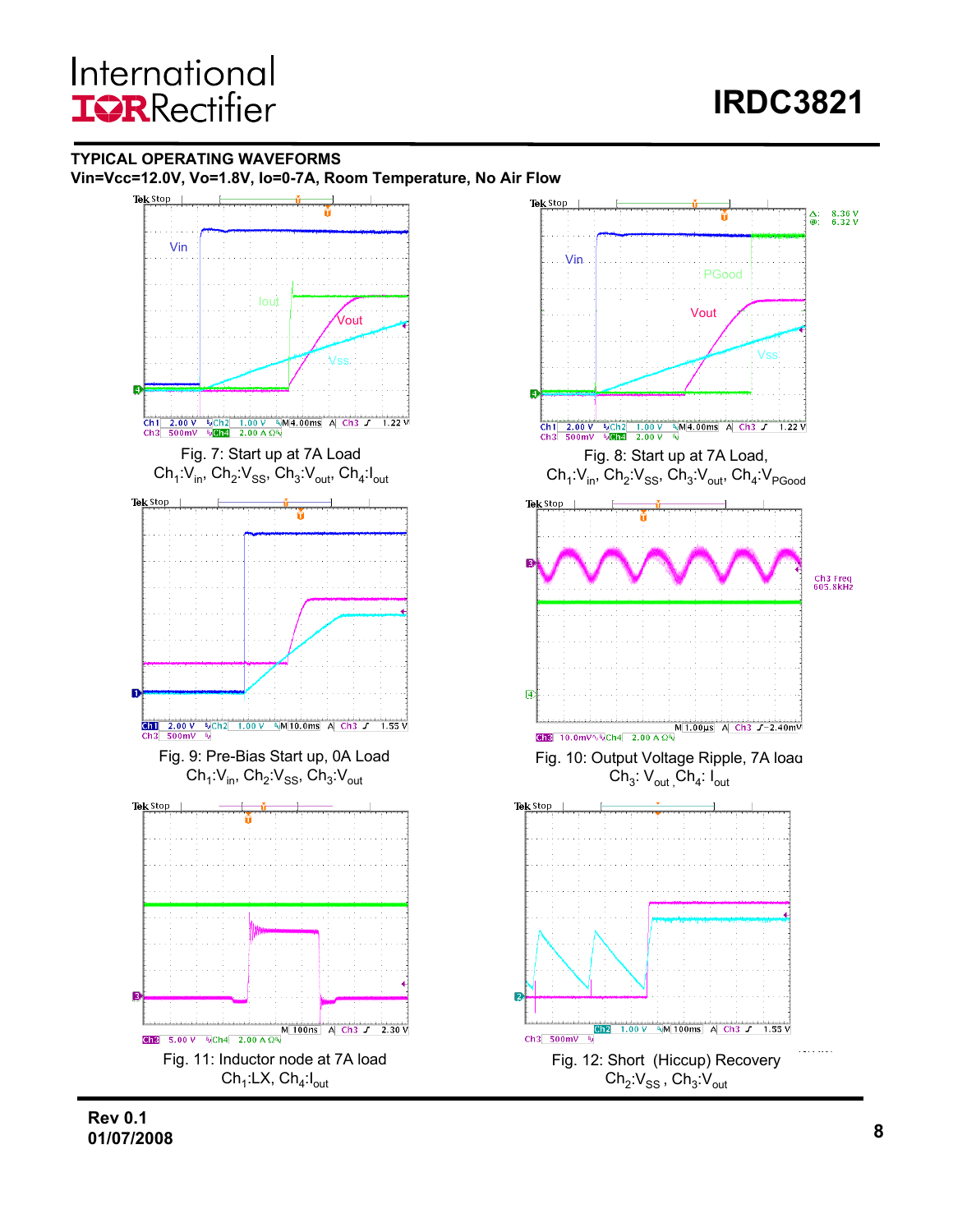#### **TYPICAL OPERATING WAVEFORMS**

**Vin=Vcc=12V, Vo=1.8V, Io=3.5A-7A, Room Temperature, No Air Flow**



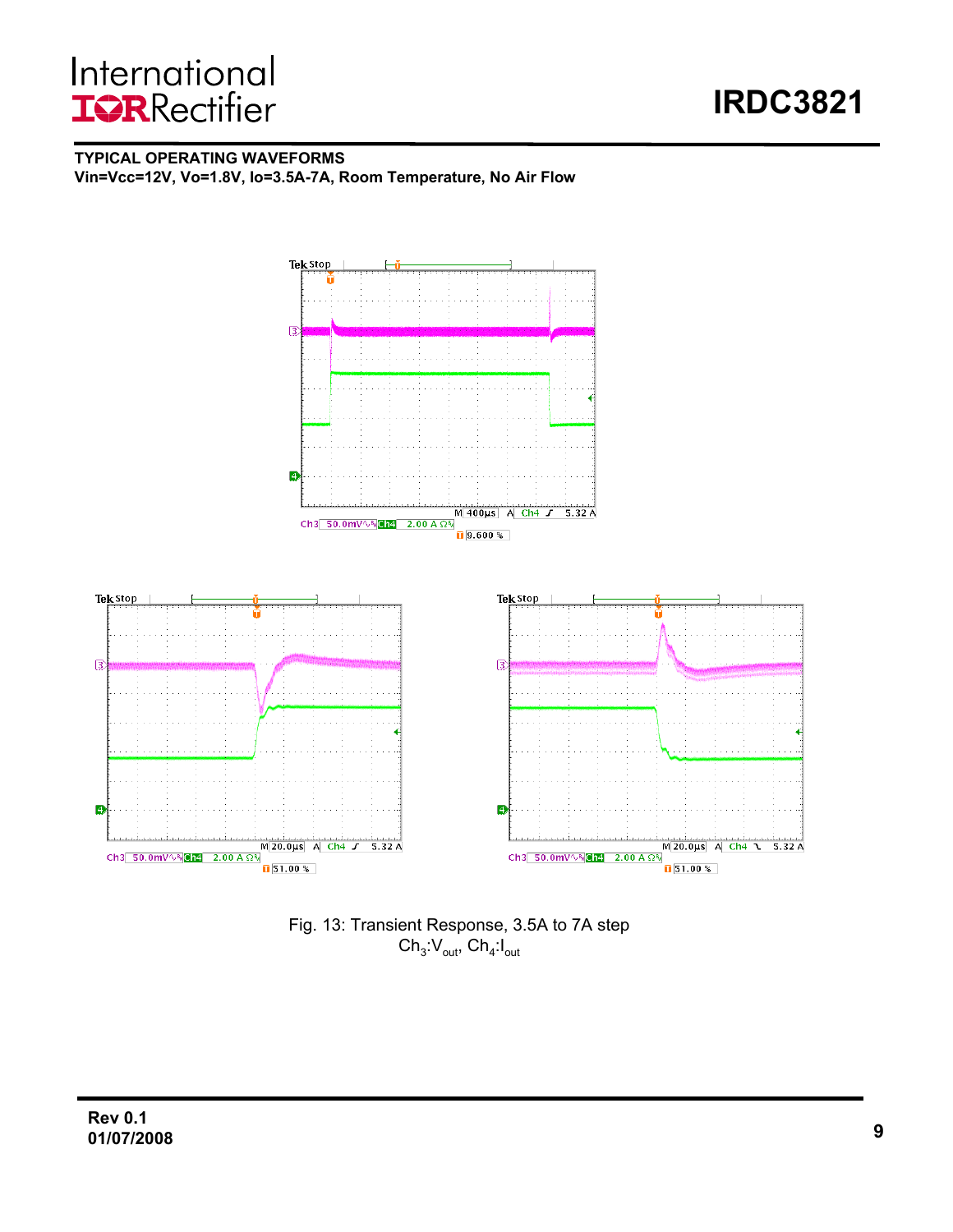# International **IQRRectifier**

#### **TYPICAL OPERATING WAVEFORMS Vin=Vcc=12V, Vo=1.8V, Io=7A, Room Temperature, No Air Flow**



Fig. 14: Bode Plot at 7A load shows a bandwidth of 62 kHz and phase margin of 51 degrees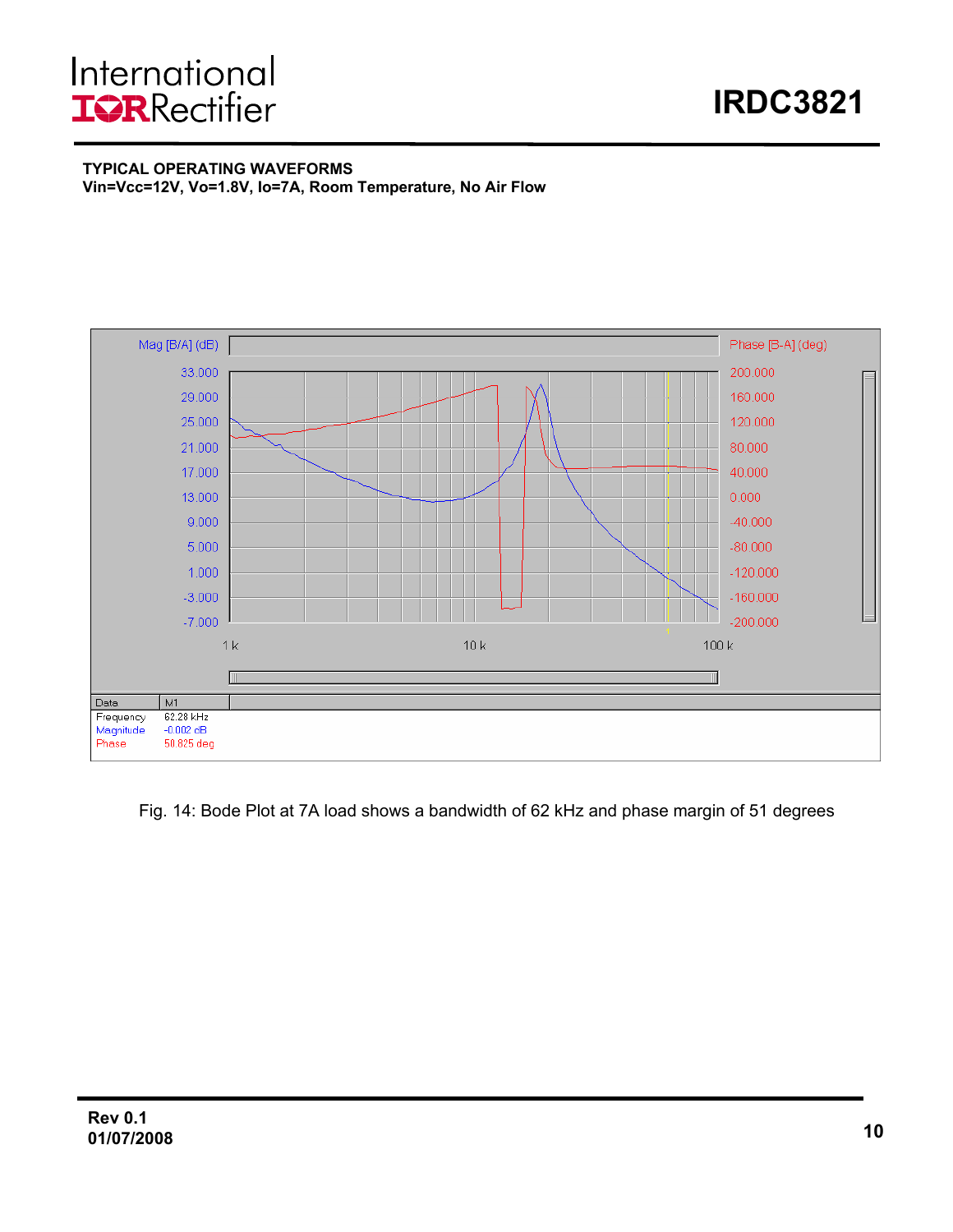**TYPICAL OPERATING WAVEFORMS**





Fig.15: Efficiency versus load current



Fig.16: Power loss versus load current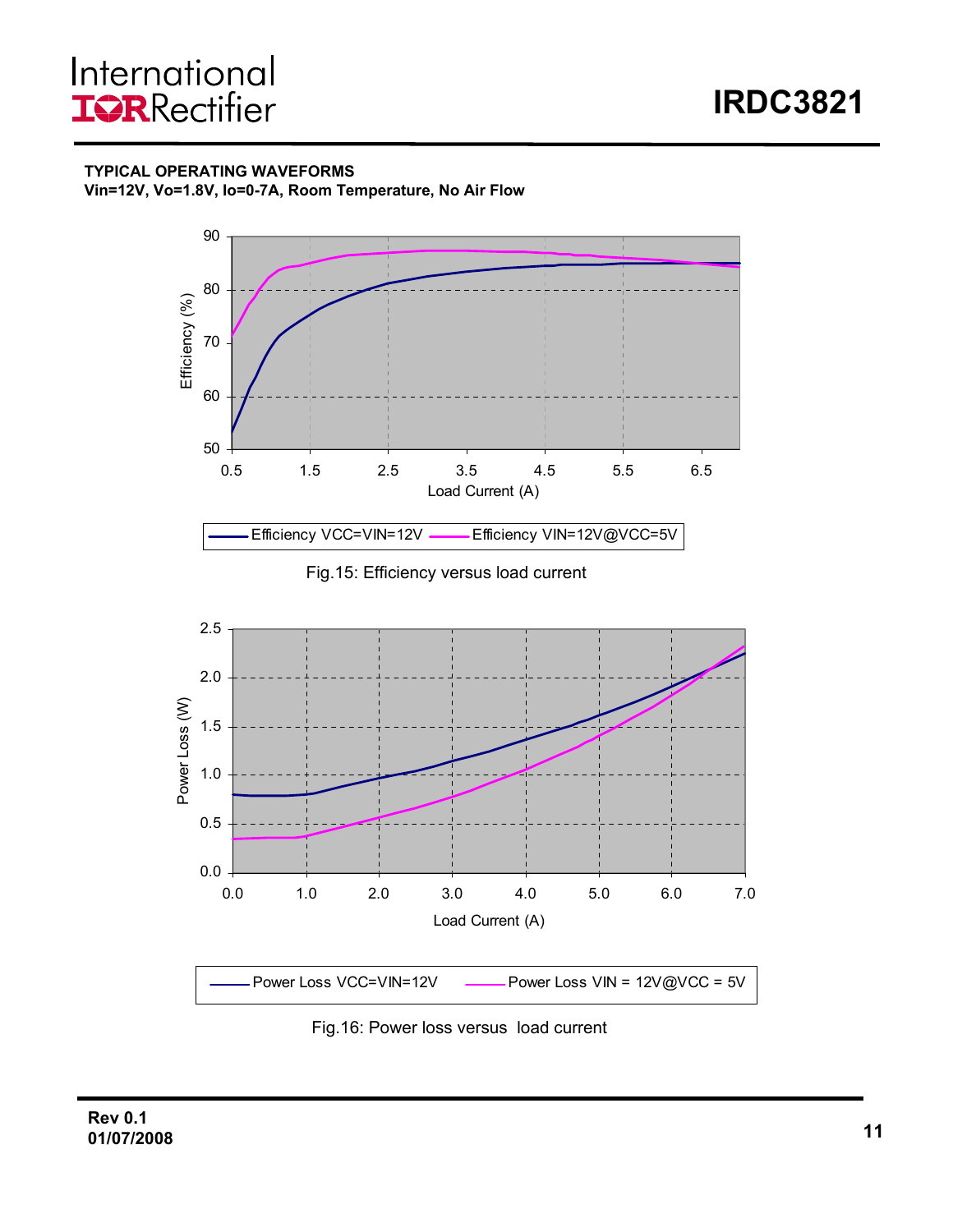# International<br>**IGR**Rectifier

**IRDC3821**

**THERMAL IMAGES**

**Vin=Vcc=12V, Vo=1.8V, Io=7A, Room Temperature, No Air Flow**



Fig. 17: Thermal Image at 7A load Test point 1 is the IR3821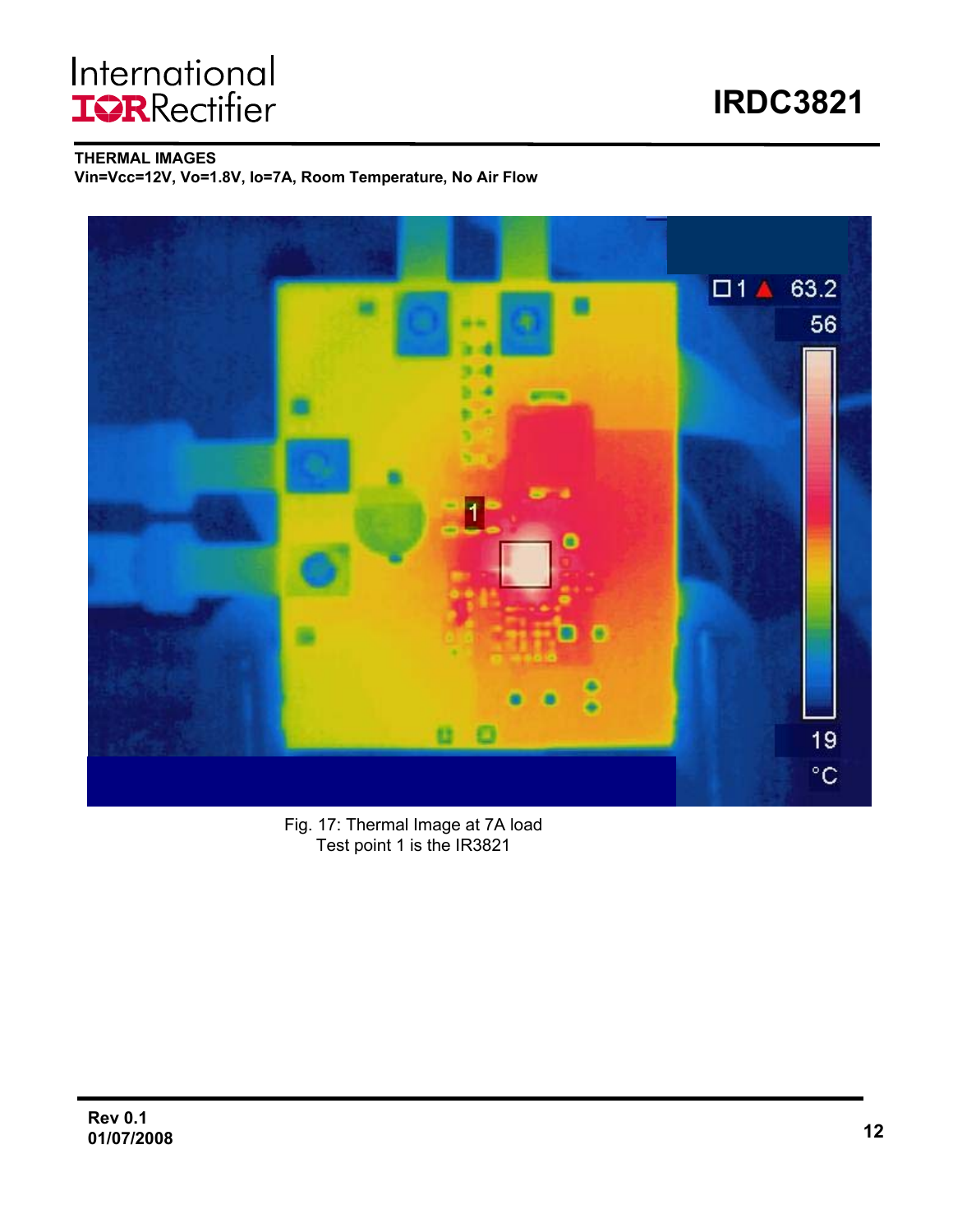### **PCB Metal and Components Placement**

The lead lands (the 11 IC pins) width should be equal to the nominal part lead width. The minimum lead to lead spacing should be  $\geq 0.2$ mm to minimize shorting.

Lead land length should be equal to the maximum part lead length + 0.3 mm outboard extension. The outboard extension ensures a large and inspectable toe fillet.

The pad lands (the 4 big pads other than the 11 IC pins) length and width should be equal to maximum part pad length and width. However, the minimum metal to metal spacing should be no less than 0.17mm for 2 oz. Copper; no less than 0.1mm for 1 oz. Copper and no less than 0.23mm for 3 oz. Copper.

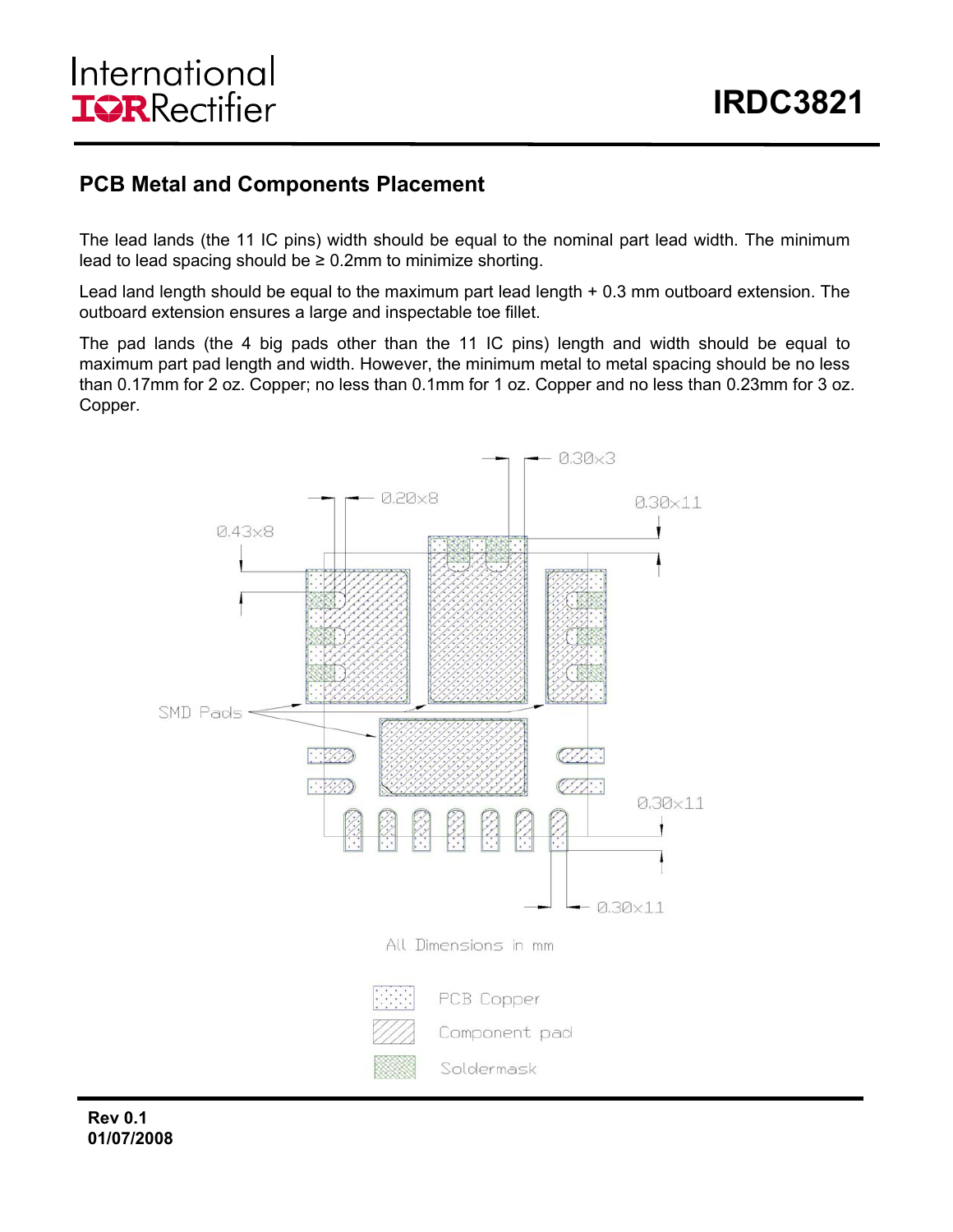## **Solder Resist**

It is recommended that the lead lands are Non Solder Mask Defined (NSMD). The solder resist should be pulled away from the metal lead lands by a minimum of 0.025mm to ensure NSMD pads.

The land pad should be Solder Mask Defined (SMD), with a minimum overlap of the solder resist onto the copper of 0.05mm to accommodate solder resist mis-alignment.

Ensure that the solder resist in between the lead lands and the pad land is  $\geq 0.15$ mm due to the high aspect ratio of the solder resist strip separating the lead lands from the pad land.





PCB Copper PCB Solder Resist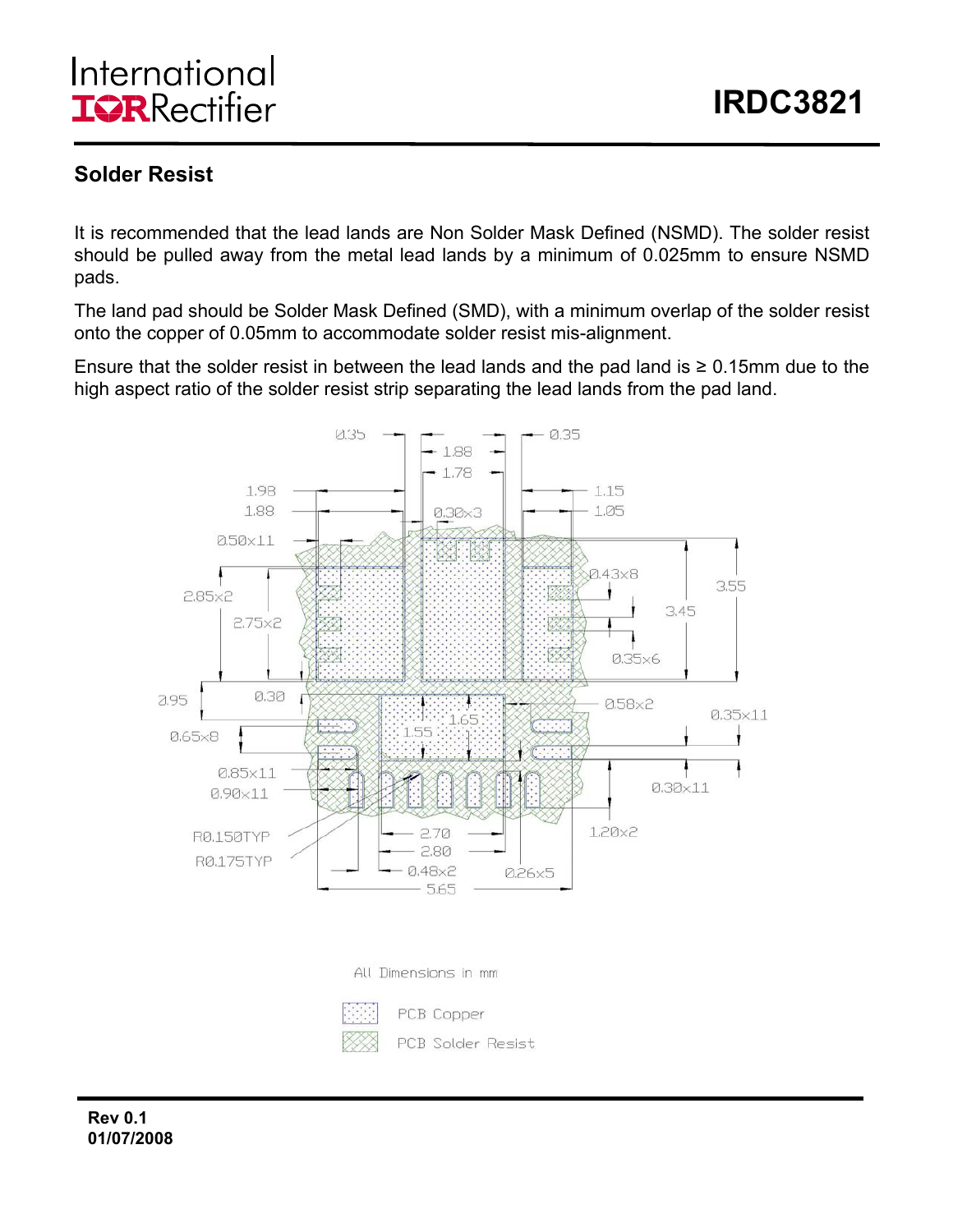## **Stencil Design**

- The Stencil apertures for the lead lands should be approximately 80% of the area of the lead lads. Reducing the amount of solder deposited will minimize the occurrences of lead shorts. If too much solder is deposited on the center pad the part will float and the lead lands will be open.
- The maximum length and width of the land pad stencil aperture should be equal to the solder resist opening minus an annular 0.2mm pull back to decrease the incidence of shorting the center land to the lead lands when the part is pushed into the solder paste.



Stencil Aperture All Dimensions in mm